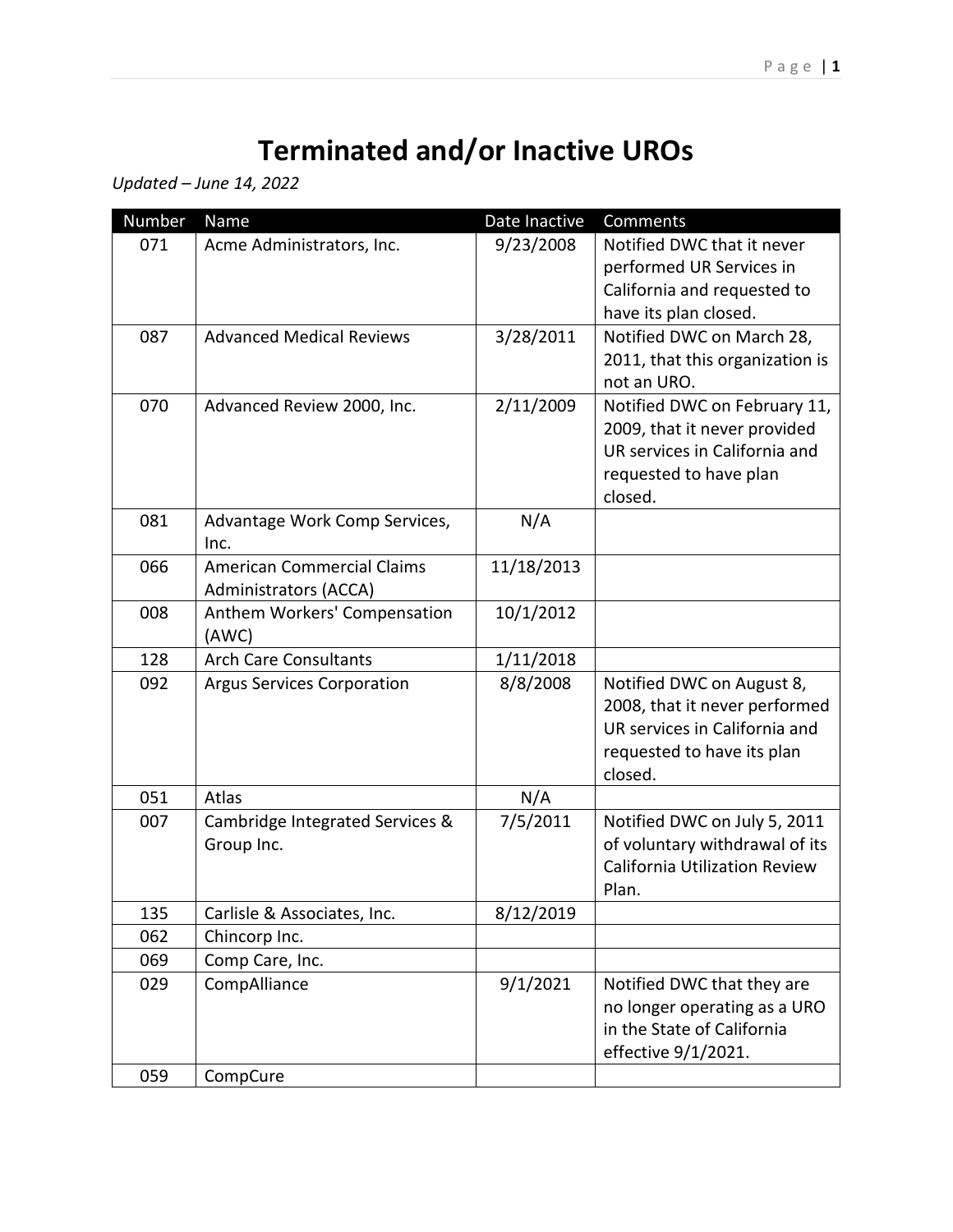| Number<br>Date Inactive<br>Comments<br>Name                                                                      |  |
|------------------------------------------------------------------------------------------------------------------|--|
| 024<br>CompIQ Corp.<br>3/26/2009<br>Notified DWC on March 26,                                                    |  |
| 2009, that it had ceased                                                                                         |  |
| performing UR services as of                                                                                     |  |
| April 26, 2006.                                                                                                  |  |
| 046<br>12/1/2018<br>Operating under the entity<br>CompPartners, Inc.                                             |  |
| York/CareWorks.                                                                                                  |  |
| 4/13/2009<br>040<br>Notified DWC on April 13,<br><b>Comprehensive Cost Solutions</b>                             |  |
| 2009, that it had not provided                                                                                   |  |
| UR services for the past year                                                                                    |  |
| and wished to terminate its                                                                                      |  |
| URO status.                                                                                                      |  |
| 020<br>1/1/2019<br>Comprehensive Industrial<br>Terminated -- integrated into<br>Disability Mgmt. (CID)<br>Genex. |  |
|                                                                                                                  |  |
| 043<br><b>Crawford Utilization Review</b><br>11/29/2010<br>Notified DWC on November                              |  |
| 29, 2010 of voluntary                                                                                            |  |
| withdrawal of its California                                                                                     |  |
| <b>Utilization Review Plan.</b>                                                                                  |  |
| 112<br>2/9/2012<br>Dane Street<br>Notified DWC on February 9,                                                    |  |
| 2012 that its organization is                                                                                    |  |
| an IRO and not an URO.                                                                                           |  |
| 093<br>6/30/2013<br>Definiti Healthcare Management                                                               |  |
| 057<br><b>DHP Group</b>                                                                                          |  |
| 041<br><b>Disability Management Services</b>                                                                     |  |
| 089<br>eData Services<br>12/8/2010                                                                               |  |
| 064<br><b>Emeryville Occupational Medical</b><br>10/3/2007<br>Notified DWC on October 3,                         |  |
| Center<br>2007 that it never performed                                                                           |  |
| UR services in California.                                                                                       |  |
| 6/12/2009<br>047<br>Eoscomp, LLC.                                                                                |  |
|                                                                                                                  |  |
| 9/1/2021<br>034<br><b>Excel Managed Care &amp; Disability</b><br>Notified DWC that they are                      |  |
| no longer operating as a URO<br>Services, Inc.                                                                   |  |
| in the State of California eff.                                                                                  |  |
| 9/1/2021.                                                                                                        |  |
| 7/1/2011<br>Notified DWC that FARA had<br>014<br>FARA HealthCare Management,                                     |  |
| FA Richard & Association<br>been acquired by another                                                             |  |
| company and is no longer<br>operating as an URO for                                                              |  |
| California as of July 1, 2011.                                                                                   |  |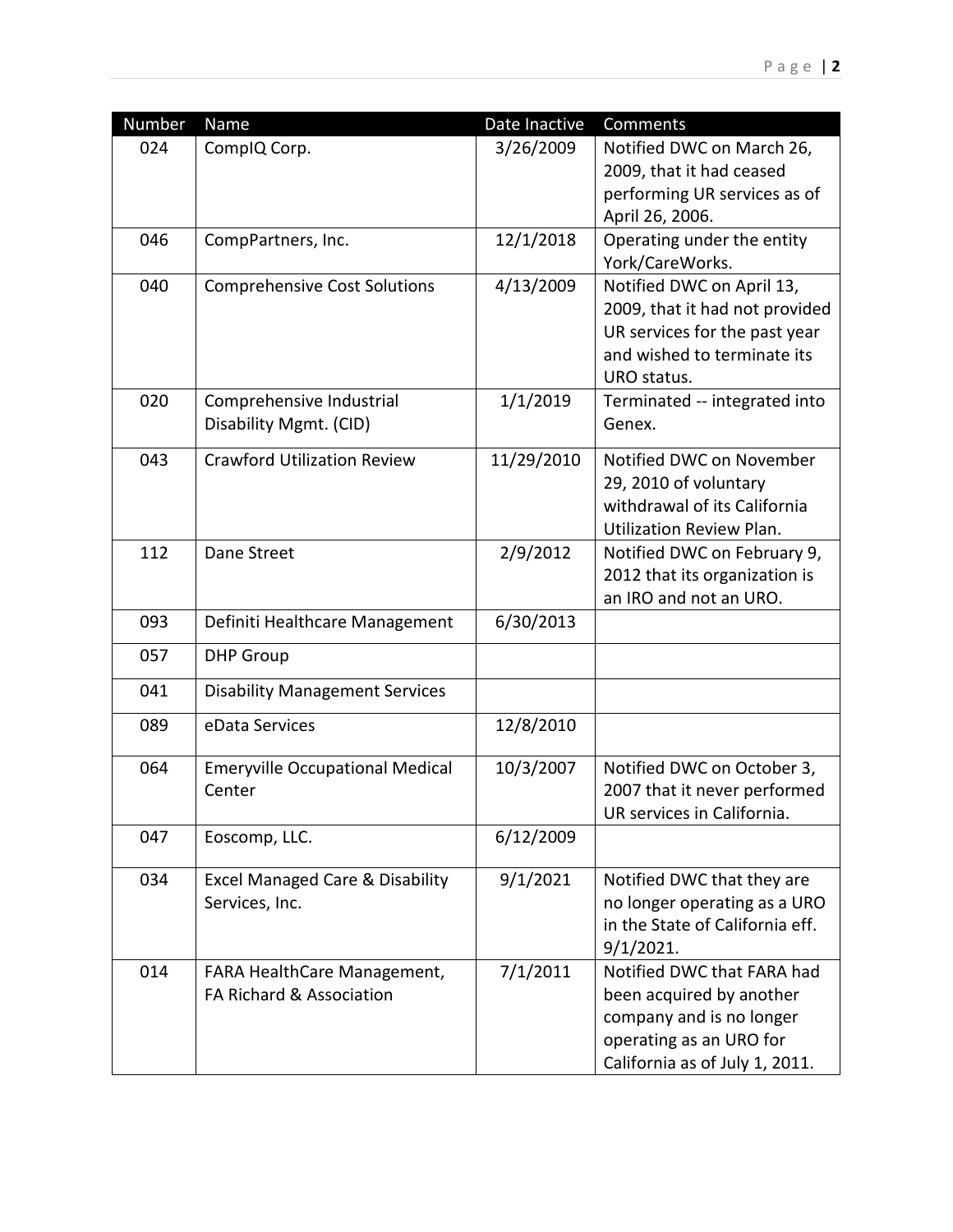| Number | Name                                               | Date Inactive | Comments                                                                                                                                       |
|--------|----------------------------------------------------|---------------|------------------------------------------------------------------------------------------------------------------------------------------------|
| 107    | File View Systems                                  | 8/17/2010     |                                                                                                                                                |
| 030    | First Health Group Corp.                           |               |                                                                                                                                                |
| 108    | Gallagher Bassett Services, Inc.                   | 10/8/2010     | Notified DWC on October 18,<br>2010 of voluntary withdrawal<br>of its California Utilization<br>Review Plan.                                   |
| 022    | <b>Global Healthcare Management</b>                | 3/9/2011      |                                                                                                                                                |
| 010    | <b>Health Recovery Corporation</b>                 | 6/1/2010      | Notified DWC that its<br>utilization review plan was<br>deactivated effective June 1,<br>2010.                                                 |
| 056    | Health Services Group of<br>California, Inc.       | 12/31/2009    | Notified DWC on July 10,<br>2010 that it had ceased<br>provided UR services<br>effective December 31, 2009.                                    |
| 101    | Health Systems, International<br>(Bass & Babb Co.) | 4/1/2008      | Notified DWC on November<br>2, 2010, that Health Systems<br>Int'l stopped functioning in<br>any UR capacity in California<br>since April 2008. |
| 052    | <b>HealthCare Resource Group</b><br>(HCRG)         | 06/24/2019    |                                                                                                                                                |
| 124    | Healthcare Solutions, Inc.                         | 10/23/2020    |                                                                                                                                                |
| 053    | Horizon Managed Care, LLC.                         | 6/5/2009      | Notified DWC that Horizon<br>was no longer in business as<br>of June 5, 2009.                                                                  |
| 038    | Intracorp / Int'l Rehab Associates,<br>Inc.        | 1/1/2012      | Notified DWC that this<br><b>Utilization Review</b><br>Organization ceased<br>providing UR services as of<br>January 1, 2012.                  |
| 102    | Marquee Managed Care Solutions                     | 5/28/2021     |                                                                                                                                                |
| 054    | Matian Medical Corp.                               | 10/31/2011    | Notified DWC on October 31,<br>2011 of voluntary withdrawal<br>of its California Utilization<br>Review Plan.                                   |
| 115    | <b>MCMC</b>                                        | 3/26/2018     |                                                                                                                                                |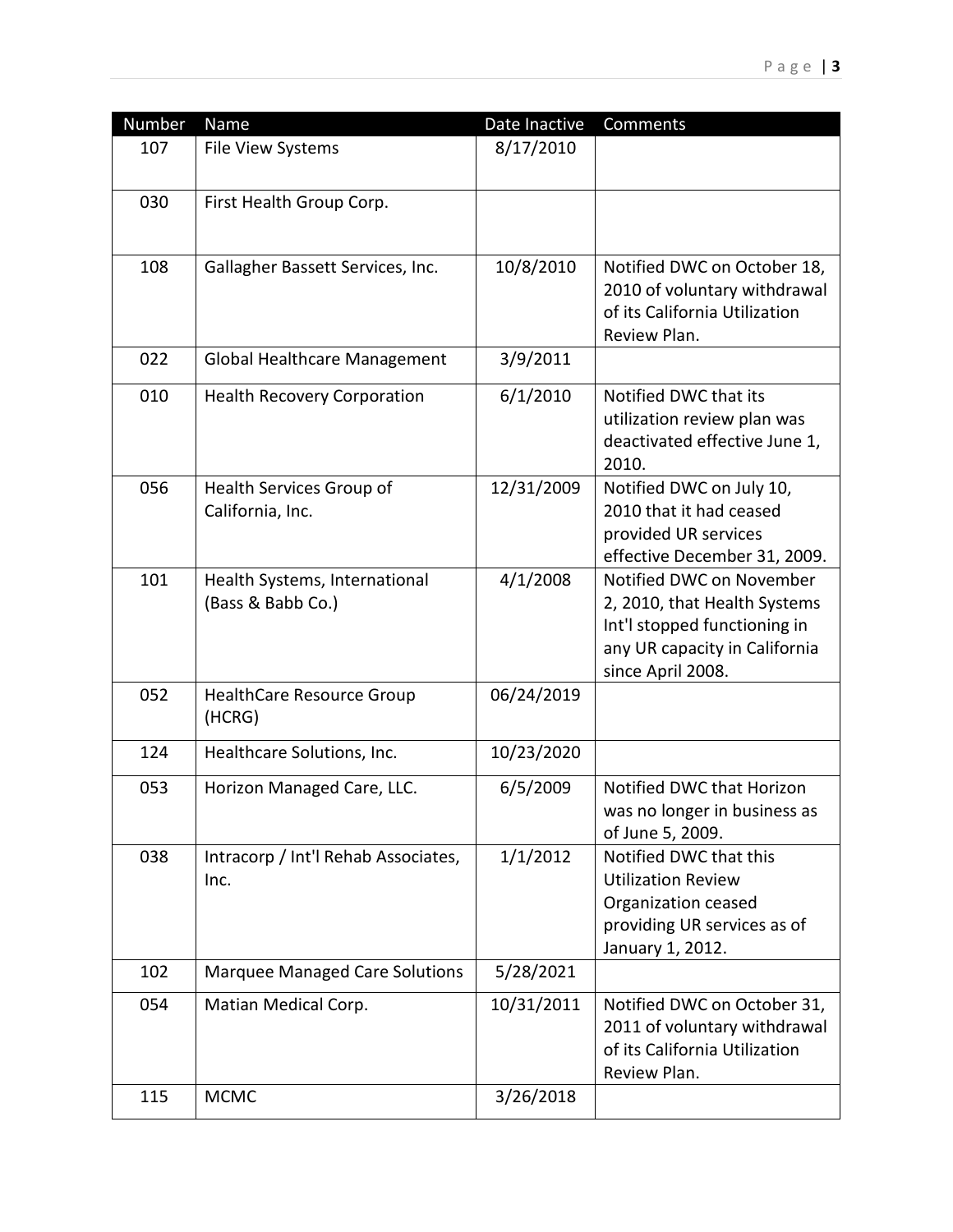| Number | Name                                                     | Date Inactive | Comments                                                                                                              |
|--------|----------------------------------------------------------|---------------|-----------------------------------------------------------------------------------------------------------------------|
| 119    | MD RMS, LLC.                                             | 4/3/2015      |                                                                                                                       |
| 110    | <b>Medical Consultants Network</b>                       | 12/19/2010    | Notified DWC on December<br>19, 2010 of voluntary<br>withdrawal of its California<br><b>Utilization Review Plan.</b>  |
| 117    | Medical Review Institute of<br>America, Inc.             | 1/15/2014     |                                                                                                                       |
| 061    | <b>MedRisk CERTExpert</b>                                | 8/24/2017     | Notified DWC on August 24,<br>2017 of withdrawing its UR<br>plan. Hasn't done CA UR<br>reviews since May 2016.        |
| 075    | <b>MES Solutions</b>                                     | 7/15/2009     | Notified DWC on July 15,<br>2009 that this organization<br>had never had UR clients.                                  |
| 003    | Mitchell International, Inc.                             | 5/16/2022     | Notified DWC that they are<br>no longer operating as a URO<br>in the State of California since<br>5/16/2022.          |
| 050    | Monitor Integrated Healthcare,<br>Inc.                   | 7/8/2016      | Notified DWC on July 8, 2016,<br>that Monitor Integrated<br>Healthcare, Inc. has closed its<br>business.              |
| 118    | <b>One Source Medical</b>                                | 3/13/2013     | Notified DWC that One<br>Source Medical stopped<br>operating as a utilization<br>review company on March<br>13, 2013. |
| 103    | Oristech                                                 | 3/15/2018     | No utilization review work<br>performed in CA since 2008.                                                             |
| 139    | Pacific Medical Review and<br><b>Consultation (PMRC)</b> | 10/27/2021    |                                                                                                                       |
| 004    | Paladin Managed Care Services,<br>Inc.                   | 8/2/2021      | Paladin Managed Care<br>Services, Inc. has ceased<br>operations in California<br>effective 07/01/2021                 |
| 106    | Paradigm                                                 | 4/25/2019     | Notified DWC on April 25,<br>2019 that it does not want to<br>be active. No current CA<br>clients.                    |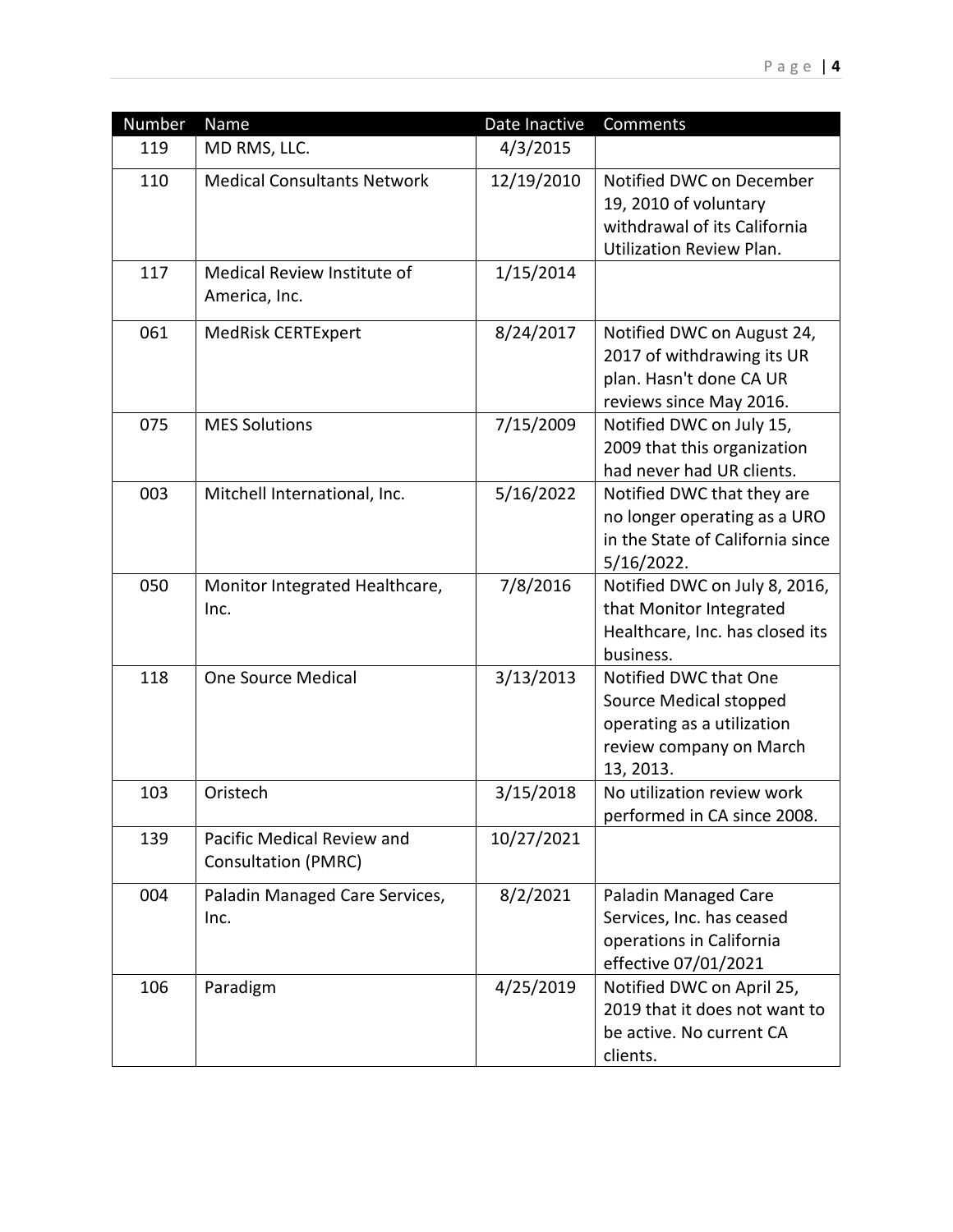| Number | Name                                   | Date Inactive | Comments                                                   |
|--------|----------------------------------------|---------------|------------------------------------------------------------|
| 121    | <b>Patriot Risk Services</b>           | 7/30/2015     | Patriot Risk Services is the                               |
|        |                                        |               | Claims Administrator rather                                |
|        |                                        |               | than a URO.                                                |
| 137    | Peerlink Medical, Inc.                 | 12/7/2021     |                                                            |
| 067    | Physician & Surgeons Network           | 11/1/2010     | Notified DWC on November                                   |
|        |                                        |               | 1, 2010 of voluntary                                       |
|        |                                        |               | withdrawal of its California                               |
|        |                                        |               | Utilization Review Plan.                                   |
| 083    | Physician Case Management, Inc.        | 10/15/2007    | Notified DWC on Sept 10,                                   |
|        |                                        |               | 2008 that it withdrew their                                |
|        |                                        |               | UR plan as of October 15,                                  |
|        |                                        |               | 2007 and has not provided                                  |
|        |                                        |               | UR services in California since                            |
| 049    | <b>Preferred Case Management</b>       | 4/13/2020     | that time.                                                 |
|        | Services (PCMS)                        |               |                                                            |
| 094    | <b>Preferred Physicians Healthcare</b> |               |                                                            |
|        | Alliance (PPHA)                        |               |                                                            |
| 090    | Premier Medical Review, Inc.           |               |                                                            |
|        |                                        |               |                                                            |
| 048    | Prime Care-Managed Care Inc.           |               |                                                            |
| 109    | PrimeCare Health Services Group,       | 11/30/2010    | Notified DWC that this                                     |
|        | Inc.                                   |               | organization had stopped                                   |
|        |                                        |               | operating as a URO on                                      |
| 104    |                                        |               | November 30, 2010.                                         |
|        | <b>PRIUM</b>                           | 1/31/2020     | Notified DWC that they are<br>no longer operating as a URO |
|        |                                        |               | in the State of California eff.                            |
|        |                                        |               | 1/31/2020.                                                 |
| 088    | Pro Med                                | 2/27/2009     | Notified DWC on February 27,                               |
|        |                                        |               | 2009 that it never provided                                |
|        |                                        |               | UR Services in California and                              |
|        |                                        |               | requested to have its plan                                 |
|        |                                        |               | closed.                                                    |
| 039    | Qmedtrix Systems, Inc.                 | 7/1/2006      | Notified DWC on August 11,                                 |
|        |                                        |               | 2008 that it had ceased<br>providing UR services in        |
|        |                                        |               | California effective July 1,                               |
|        |                                        |               | 2006.                                                      |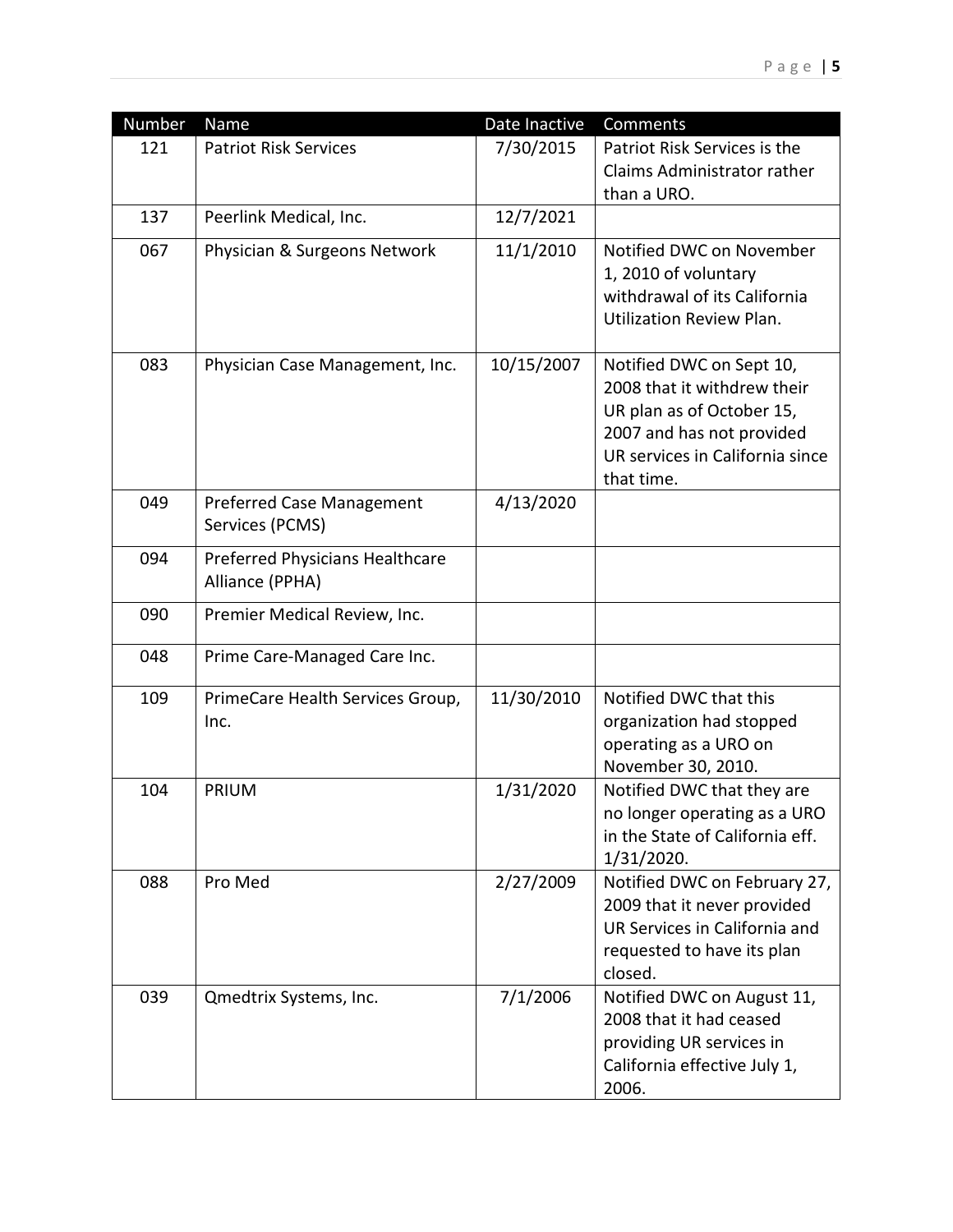| Number | Name                                                             | Date Inactive | Comments                                                                                                                                                |
|--------|------------------------------------------------------------------|---------------|---------------------------------------------------------------------------------------------------------------------------------------------------------|
| 065    | <b>Quality Review Services</b>                                   | 2/22/2012     | Notified DWC that Quality<br>Review Services stopped<br>working as a utilization<br>review company on February<br>22, 2012.                             |
| 123    | <b>RAMCO Managed Care</b>                                        | 9/16/2015     | No longer in operation.                                                                                                                                 |
| 025    | Referral Management Systems,<br>Inc.                             | 3/3/2009      | Status terminated by DWC.                                                                                                                               |
| 042    | <b>Review Med</b>                                                | 4/4/2017      |                                                                                                                                                         |
| 072    | <b>Risk Solutions</b>                                            | 7/23/2008     | Notified DWC on July 23,<br>2008 that the organization<br>never performed UR services<br>in California.                                                 |
| 095    | Schaller Anderson of California                                  | 2/1/2009      |                                                                                                                                                         |
| 045    | SHPS, Health Int'l                                               | 12/18/2008    | Notified DWC that it ceased<br>providing UR services<br>effective December 18, 2008.                                                                    |
| 013    | Sierra Health and Life, Affiliate of<br><b>United Healthcare</b> | 3/24/2016     |                                                                                                                                                         |
| 012    | Sierra Nevada Administrators                                     | 10/31/2019    |                                                                                                                                                         |
| 084    | Signature NETWORKS PLUS, Inc.                                    | 12/10/2018    |                                                                                                                                                         |
| 129    | SignatureOne Medical<br>Management                               | 6/29/2018     |                                                                                                                                                         |
| 077    | Southern California Edison                                       |               |                                                                                                                                                         |
| 026    | Southern California Risk<br>Management Assoc., Inc.              | 9/1/2011      | Notified DWC on September<br>1, 2011 that Southern<br>California Risk Management<br>Services/MAAM is a legacy<br>company that no longer<br>operational. |
| 080    | Specialty Risk Services, LLC                                     | 2/1/2011      |                                                                                                                                                         |